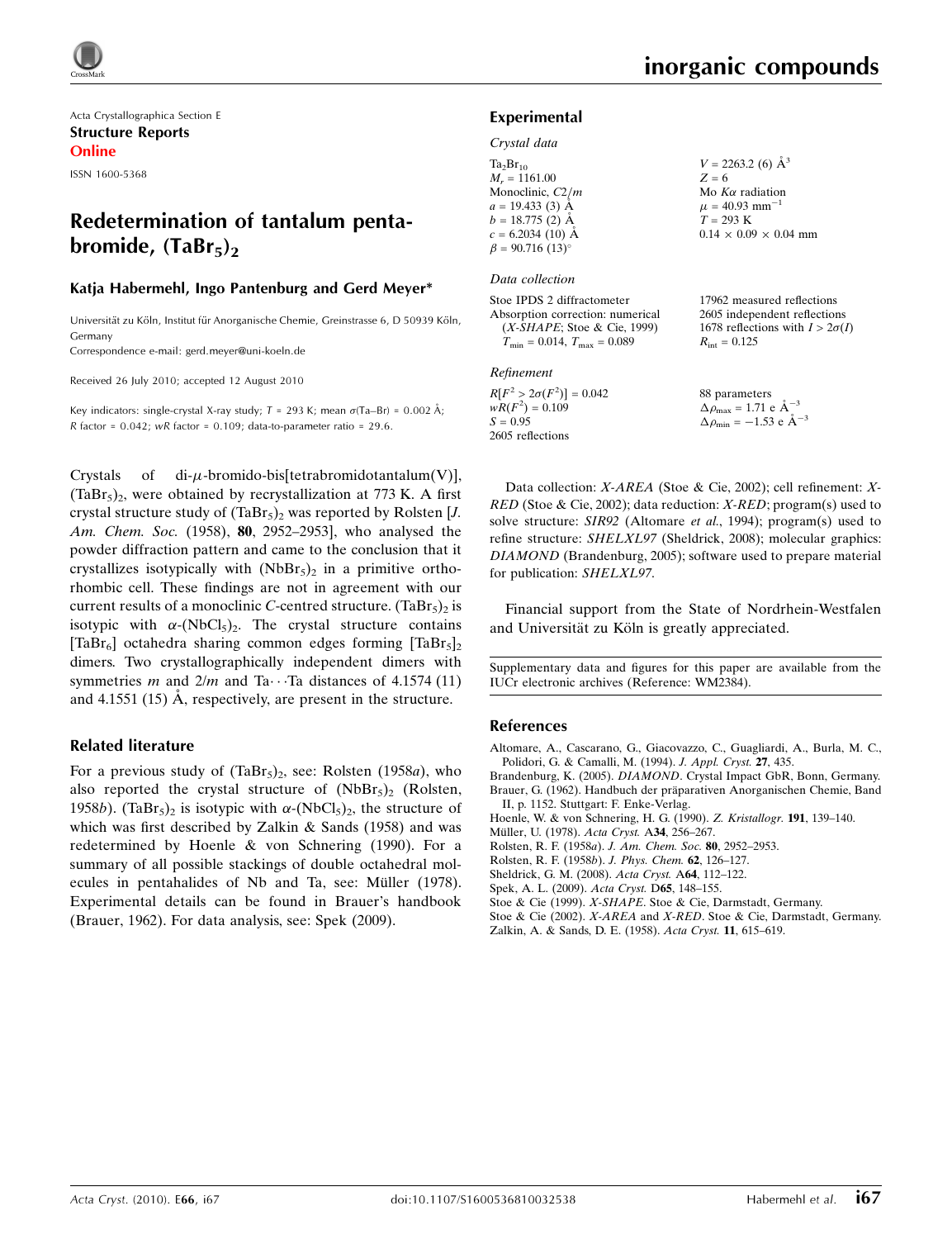# **supporting information**

*Acta Cryst.* (2010). E**66**, i67 [https://doi.org/10.1107/S1600536810032538]

# **Redetermination of tantalum pentabromide, (TaBr<sub>5</sub>)**<sup>2</sup>

# **Katja Habermehl, Ingo Pantenburg and Gerd Meyer**

## **S1. Comment**

 $(TaBr_5)_2$  was first described by Rolsten (Rolsten, 1958*a*). He compared the powder diffraction pattern of  $(TaBr_5)_2$  with orthorhombic NbBr5 (space group *Pbam*) and came to the conclusion that the structures are alike. The structure of  $(NbBr_5)$ <sub>2</sub> was already known from single-crystal structure analysis (Rolsten, 1958*b*). However, the apparent isotypism between (TaBr<sub>5</sub>)<sub>2</sub> and (NbBr<sub>5</sub>)<sub>2</sub> is not in agreement with our result that shows (TaBr<sub>5</sub>)<sub>2</sub> to crystallize in the monoclinic space goup *C*2/*m*.

The crystal structures of all pentahalides besides the fluorides contain  $[MX_6]$  octahedra  $(M = Nb, Ta; X = Cl, B, I)$ sharing common edges forming  $[MX_5]_2$  dimers. These double octahedra can be stacked in different ways, resulting in different structure types. In the title compound, the stacking of the (TaBr<sub>5</sub>)<sub>2</sub> layers along *b* can be described as  $A_1B_1A_1B_1\cdots$ . Within one layer the molecules are stacked in a "2 1" stacking scheme (Fig. 1). A summary of all possible stacking possibilities has been given by Müller (1978). The  $[TaBr<sub>6</sub>]$  octahedra are distorted due to the repulsive forces of the highly charged metal atoms centering the octahedra with  $d(Ta$ —Ta) = 4.1574 (11) Å for the (Ta1Br<sub>5</sub>)<sub>2</sub> dimer (*m* symmetry) and 4.1551 (15) Å for the  $(Ta2Br_5)_2$  dimer  $(2/m$  symmetry).

(TaBr<sub>5</sub>)<sub>2</sub> is isotypic with *α*-(NbCl<sub>5</sub>)<sub>2</sub> (Zalkin & Sands, 1958; Hoenle & von Schnering, 1990).

## **S2. Experimental**

TaBr<sub>5</sub> was synthesized according to an experimental procedure reported in Brauer's handbook (Brauer, 1962). Orange polyhedric crystals were obtained by recrystallization of TaBr<sub>5</sub> in a silica ampoule. The ampoule was heated with 50 K per hour to 773 K and annealed for 12 h, after which it was slowly cooled to room temperature with 2 K per hour. Single crystals of TaBr<sub>5</sub> were selected under a microscope in an argon-filled glove box.

## **S3. Refinement**

*PLATON* (Spek, 2009) indicates higher (pseudo)-symmetry and suggests a change of the crystal system from monoclinic *C* to orthorhombic *C*, but the experimentally determined unit cell angles differ with 0.72° considerably from orthogonality. The maximum residual density lies 1.29Å from Ta1 and the density minimum lies at the Br4 atom.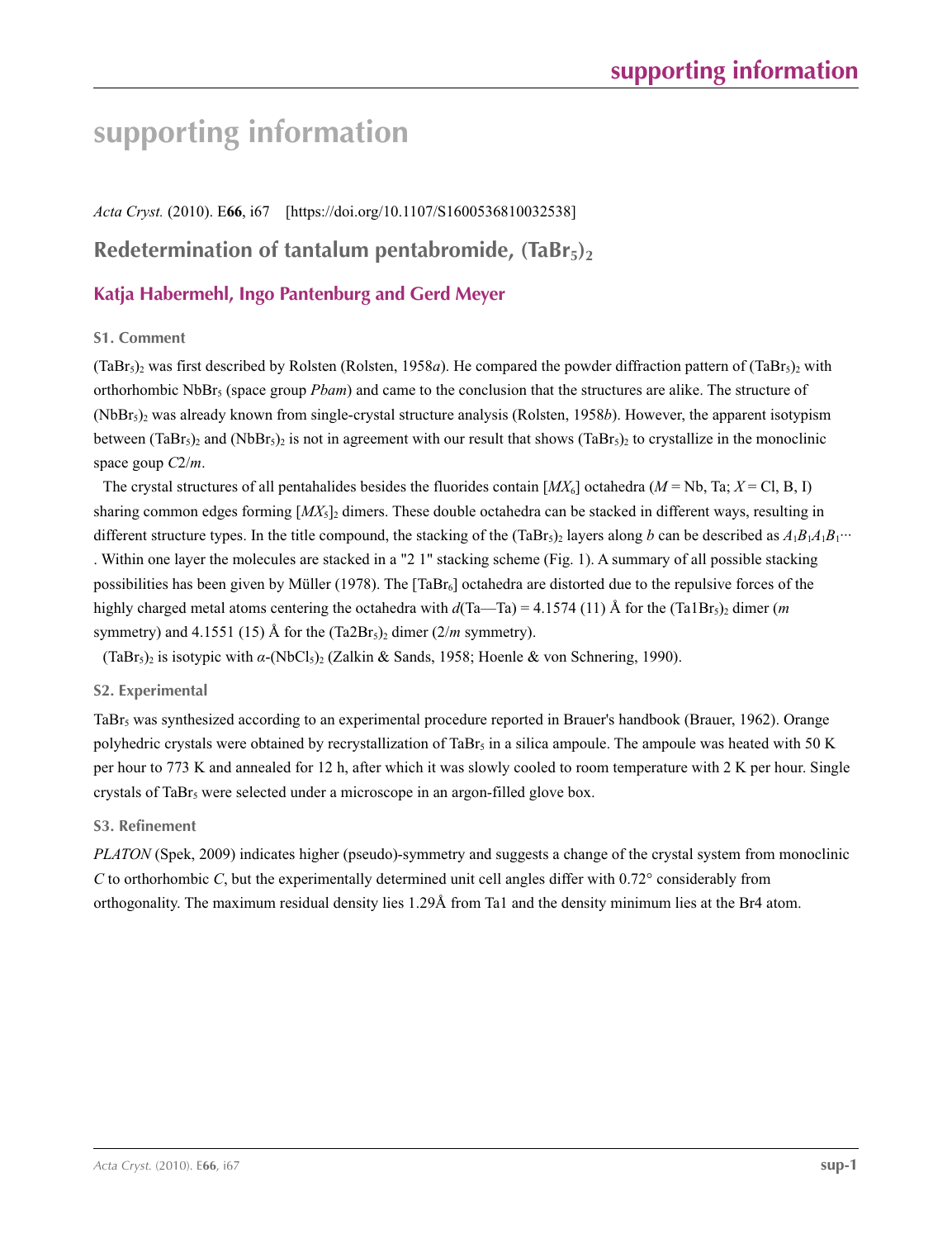

**Figure 1**

Unit cell of TaBr<sub>5</sub> in a view along [001]. Double octahedral molecules are coloured in orange or blue for depth perception. Thermal ellipsoids are given on the 99% probability level.

 $F(000) = 2976$ 

 $\theta$  = 2.1–27.1°  $\mu$  = 40.93 mm<sup>-1</sup>  $T = 293 \text{ K}$ 

 $D_x = 5.111$  Mg m<sup>-3</sup>

Polyhedron, orange  $0.14 \times 0.09 \times 0.04$  mm

Mo *Kα* radiation, *λ* = 0.71073 Å Cell parameters from 7929 reflections

none

**di-***µ***-bromido-bis[tetrabromidotantalum(V)]** 

*Crystal data*

 $Ta_2Br_{10}$  $M_r = 1161.00$ Monoclinic, *C*2/*m* Hall symbol: -C 2y  $a = 19.433(3)$  Å  $b = 18.775$  (2) Å  $c = 6.2034(10)$  Å  $\beta$  = 90.716 (13)<sup>o</sup>  $V = 2263.2$  (6) Å<sup>3</sup> *Z* = 6

## *Data collection*

| Stoe IPDS 2                                    | 17962 measured reflections                                              |
|------------------------------------------------|-------------------------------------------------------------------------|
| diffractometer                                 | 2605 independent reflections                                            |
| Radiation source: fine-focus sealed tube       | 1678 reflections with $I > 2\sigma(I)$                                  |
| Graphite monochromator                         | $R_{\text{int}} = 0.125$                                                |
| Detector resolution: 0 pixels mm <sup>-1</sup> | $\theta_{\text{max}} = 27.3^{\circ}, \theta_{\text{min}} = 1.5^{\circ}$ |
| oscillation scans                              | $h = -24 \rightarrow 24$                                                |
| Absorption correction: numerical               | $k = -24 \rightarrow 24$                                                |
| $(X-SHAPE;$ Stoe & Cie, 1999)                  | $l = -7 \rightarrow 7$                                                  |
| $T_{\min}$ = 0.014, $T_{\max}$ = 0.089         |                                                                         |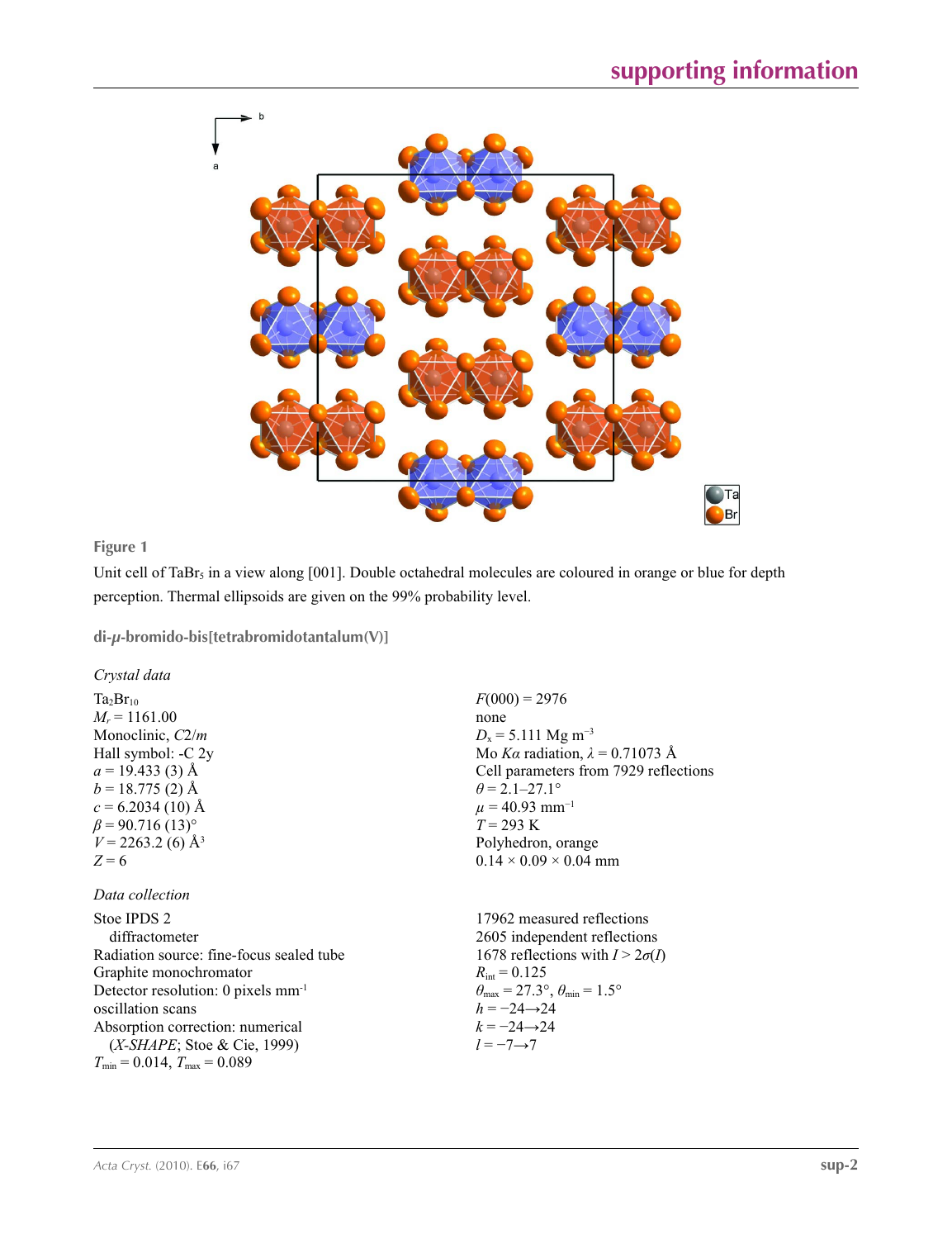*Refinement*

| Refinement on $F^2$                             | Secondary atom site location: difference Fourier               |
|-------------------------------------------------|----------------------------------------------------------------|
| Least-squares matrix: full                      | map                                                            |
| $R[F^2 > 2\sigma(F^2)] = 0.042$                 | $W = 1/[\sigma^2(F_0^2) + (0.0563P)^2]$                        |
| $wR(F^2) = 0.109$                               | where $P = (F_o^2 + 2F_c^2)/3$                                 |
| $S = 0.95$                                      | $(\Delta/\sigma)_{\text{max}} = 0.001$                         |
| 2605 reflections                                | $\Delta \rho_{\rm max} = 1.71$ e Å <sup>-3</sup>               |
| 88 parameters                                   | $\Delta \rho_{\rm min} = -1.53$ e Å <sup>-3</sup>              |
| 0 restraints                                    | Extinction correction: SHELXL97 (Sheldrick,                    |
| 0 constraints                                   | 2008), $Fc^* = kFc[1+0.001xFc^2\lambda^3/sin(2\theta)]^{-1/4}$ |
| Primary atom site location: structure-invariant | Extinction coefficient: 0.00064 (4)                            |
| direct methods                                  |                                                                |

## *Special details*

**Geometry**. All e.s.d.'s (except the e.s.d. in the dihedral angle between two l.s. planes) are estimated using the full covariance matrix. The cell e.s.d.'s are taken into account individually in the estimation of e.s.d.'s in distances, angles and torsion angles; correlations between e.s.d.'s in cell parameters are only used when they are defined by crystal symmetry. An approximate (isotropic) treatment of cell e.s.d.'s is used for estimating e.s.d.'s involving l.s. planes.

**Refinement**. Refinement of  $F^2$  against ALL reflections. The weighted R-factor wR and goodness of fit *S* are based on  $F^2$ , conventional *R*-factors *R* are based on *F*, with *F* set to zero for negative  $F^2$ . The threshold expression of  $F^2 > \sigma(F^2)$  is used only for calculating *R*-factors(gt) *etc*. and is not relevant to the choice of reflections for refinement. *R*-factors based on *F*<sup>2</sup> are statistically about twice as large as those based on *F*, and *R*- factors based on ALL data will be even larger.

*Fractional atomic coordinates and isotropic or equivalent isotropic displacement parameters (Å2 )*

|                 | $\mathcal{X}$ | $\mathcal{Y}$ | z          | $U_{\rm iso} * / U_{\rm eq}$ |  |
|-----------------|---------------|---------------|------------|------------------------------|--|
| Ta1             | 1.0000        | 0.38934(4)    | 0.5000     | 0.0296(2)                    |  |
| Ta <sub>2</sub> | 0.66677(3)    | 0.38928(3)    | 0.97909(7) | 0.02938(18)                  |  |
| Br1             | 0.61422(10)   | 0.5000        | 1.2034(3)  | 0.0326(4)                    |  |
| Br2             | 0.61078(9)    | 0.30802(8)    | 1.2210(2)  | 0.0430(4)                    |  |
| Br <sub>3</sub> | 0.56469(8)    | 0.40167(8)    | 0.7436(2)  | 0.0406(3)                    |  |
| Br <sub>4</sub> | 0.72279(9)    | 0.30797(8)    | 0.7378(2)  | 0.0430(4)                    |  |
| Br <sub>5</sub> | 0.71903(11)   | 0.5000        | 0.7544(3)  | 0.0321(4)                    |  |
| Br <sub>6</sub> | 0.89789(8)    | 0.40192(8)    | 0.7271(2)  | 0.0421(3)                    |  |
| Br7             | 0.76900(8)    | 0.40188(8)    | 1.2143(2)  | 0.0415(3)                    |  |
| Br <sub>8</sub> | 1.05614(9)    | 0.30768(8)    | 0.7446(2)  | 0.0451(4)                    |  |
| Br <sup>9</sup> | 1.05245(11)   | 0.5000        | 0.7294(3)  | 0.0323(4)                    |  |

*Atomic displacement parameters (Å2 )*

|                 | $U^{11}$   | $L^{22}$  | $U^{33}$  | $U^{12}$     | $U^{13}$     | $L^{23}$       |
|-----------------|------------|-----------|-----------|--------------|--------------|----------------|
| Ta1             | 0.0289(4)  | 0.0278(4) | 0.0320(4) | 0.000        | 0.0032(3)    | 0.000          |
| Ta <sub>2</sub> | 0.0292(3)  | 0.0280(3) | 0.0310(3) | 0.0002(2)    | 0.00055(19)  | $-0.00014(18)$ |
| Br1             | 0.0353(11) | 0.0314(9) | 0.0312(8) | 0.000        | 0.0070(7)    | 0.000          |
| Br2             | 0.0464(10) | 0.0408(8) | 0.0419(7) | $-0.0076(6)$ | 0.0083(6)    | 0.0062(5)      |
| Br <sub>3</sub> | 0.0338(8)  | 0.0460(8) | 0.0419(7) | $-0.0012(6)$ | $-0.0074(5)$ | $-0.0021(5)$   |
| Br <sub>4</sub> | 0.0465(10) | 0.0396(7) | 0.0431(7) | 0.0060(7)    | 0.0079(6)    | $-0.0087(6)$   |
| Br <sub>5</sub> | 0.0343(11) | 0.0316(9) | 0.0305(8) | 0.000        | 0.0067(7)    | 0.000          |
| Br <sub>6</sub> | 0.0353(8)  | 0.0457(8) | 0.0455(7) | $-0.0017(6)$ | 0.0125(6)    | 0.0023(6)      |
| Br7             | 0.0349(8)  | 0.0453(8) | 0.0440(7) | 0.0008(6)    | $-0.0079(5)$ | 0.0031(6)      |
| Br <sub>8</sub> | 0.0464(10) | 0.0400(7) | 0.0487(8) | 0.0075(7)    | $-0.0038(6)$ | 0.0096(6)      |
|                 |            |           |           |              |              |                |